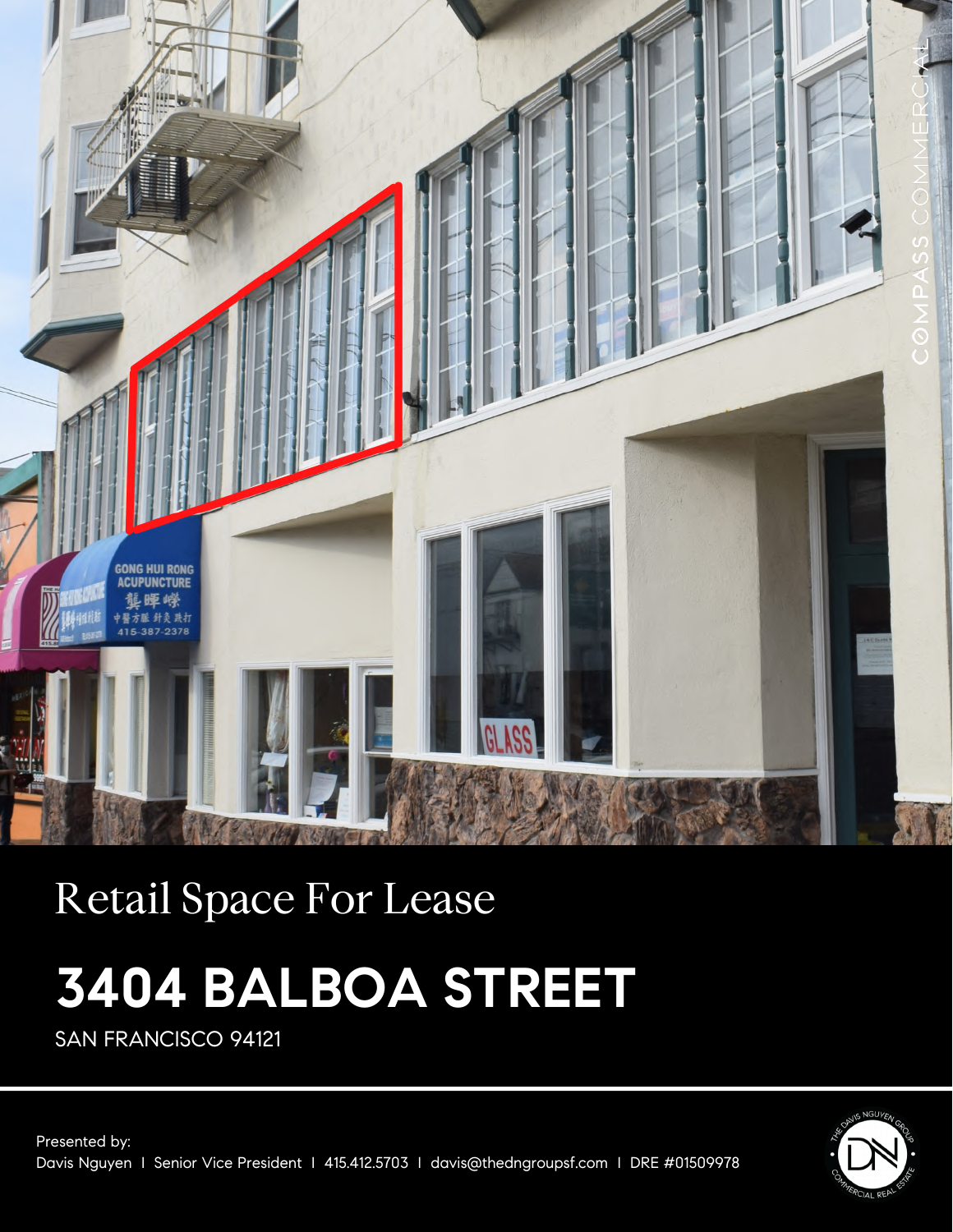COMPASS COMMERCIAL

## Property Summary



### Property Description **Property Overview**

Compass Commercial is proud to present an opportunity to lease approximately 800 square feet of second floor mezzanine space in San Francisco's Outer Richmond neighborhood. The space is located near restaurants, cafes, and retail stores that are unique to the neighborhood such as Purple Kow, Butter Love Bakeshop, Chino's Taqueria, and Blue Stone Pottery.

| <b>Street Address</b> | 3404 Balboa Street      |
|-----------------------|-------------------------|
| City, State, Zip      | San Francisco, CA 94121 |
| <b>GLA</b>            | $+/-$ 800 SF            |
| Zoning                | NC <sub>2</sub>         |
| <b>Asking Price</b>   | $$1,500/m$ o            |



Davis Nguyen Senior Vice President 415.412.5703 davis@thedngroupsf.com DRE #01509978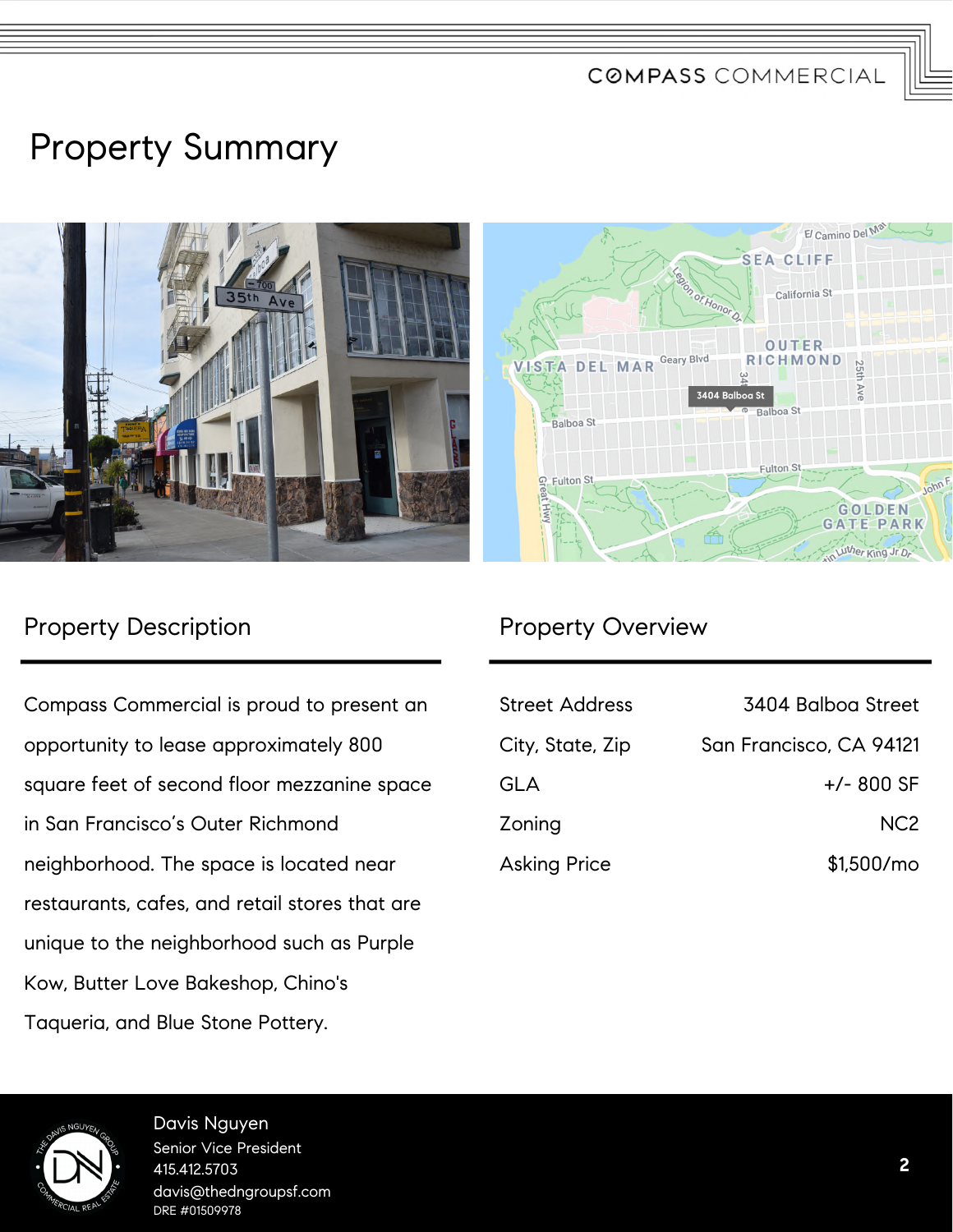**COMPASS COMMERCIAL** 

# Location Map





Davis Nguyen Senior Vice President 415.412.5703 davis@thedngroupsf.com DRE #01509978